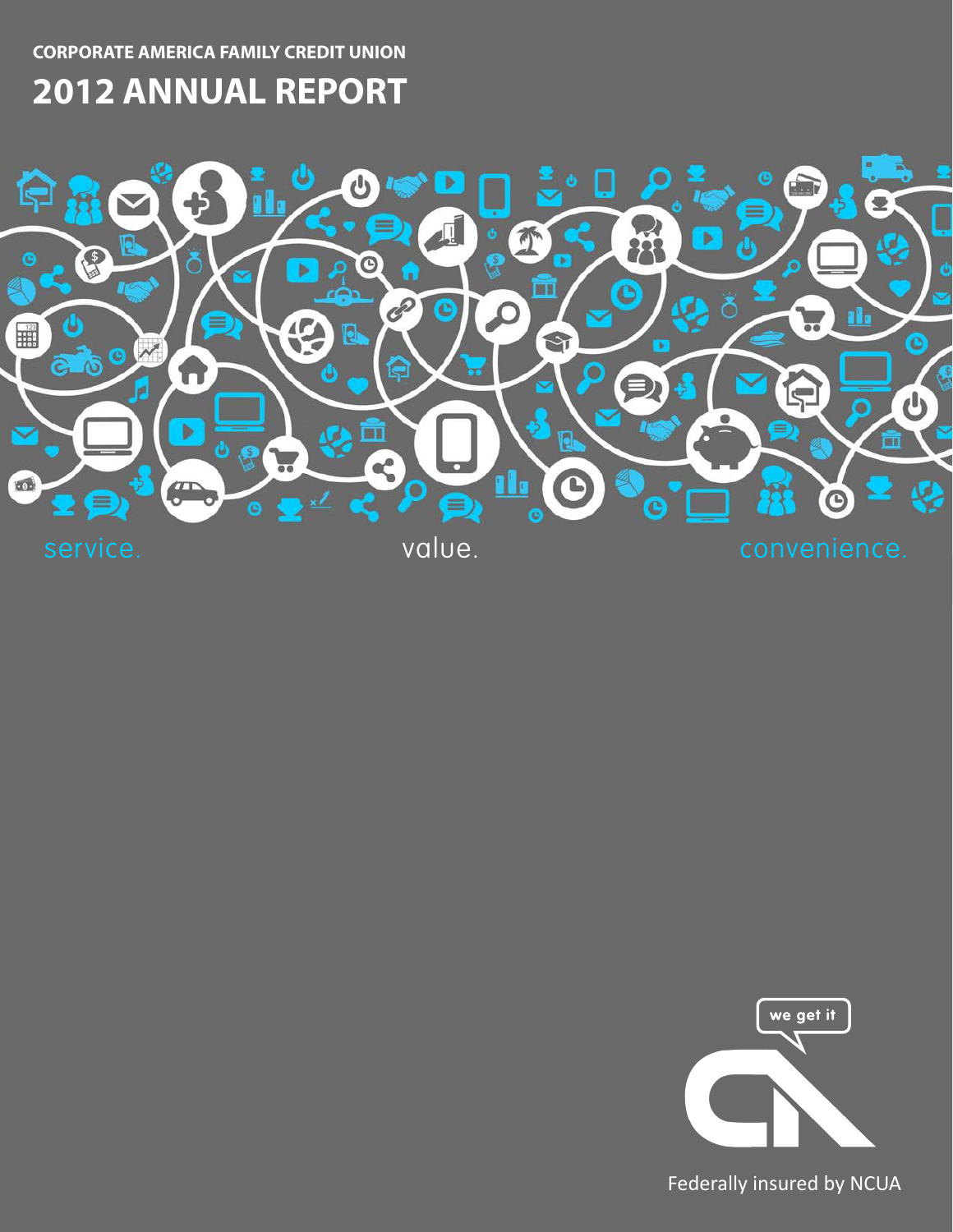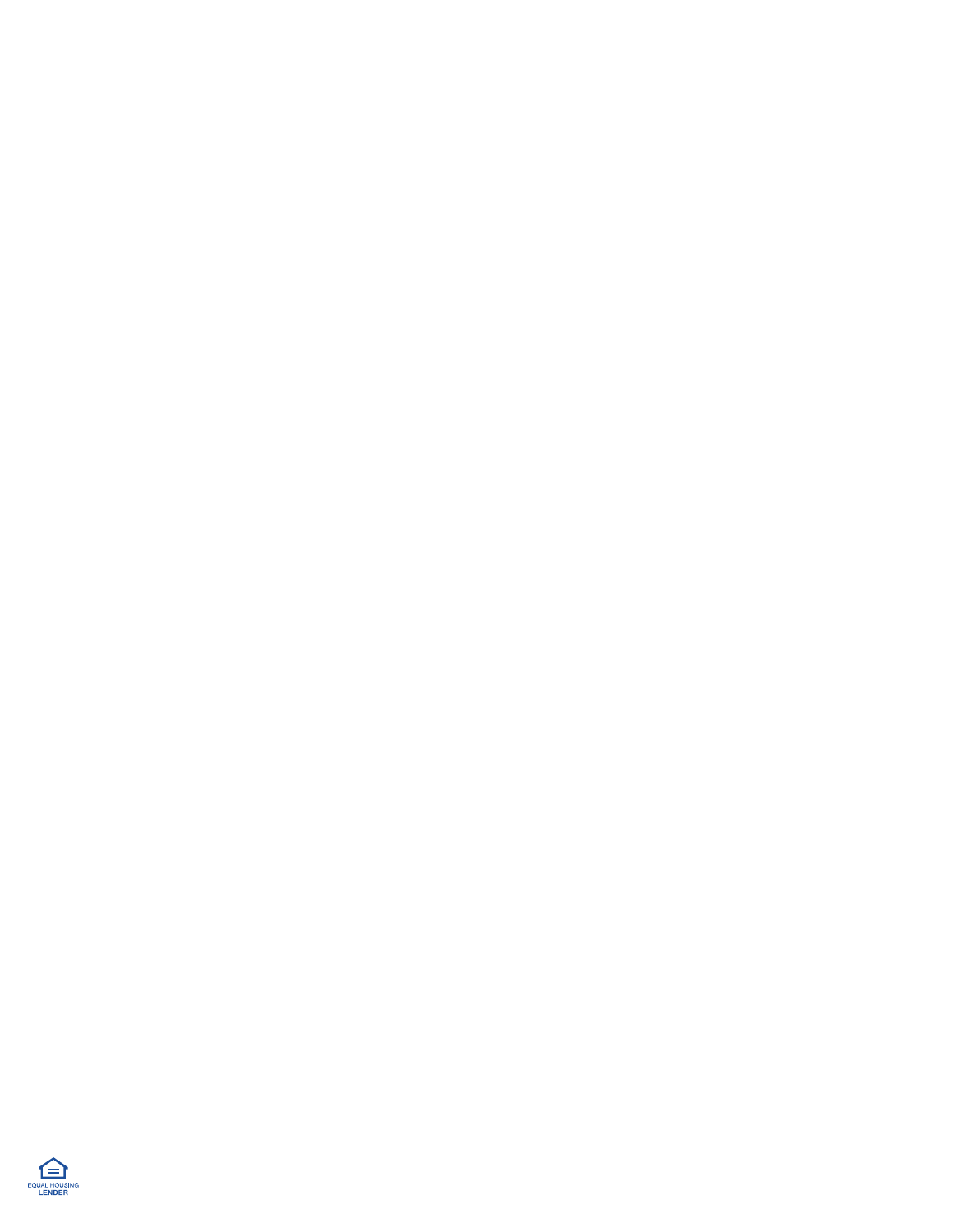

## **2012 Annual Report Contents**

- Report of the Chairman and President 2
- 3
- Supervisory Committee Report
- 4
- Comparative Financial Statements
- 5
	- Treasurer's Report
- 6
	- Branch Locations



Board of Directors



About Corporate America Family Credit Union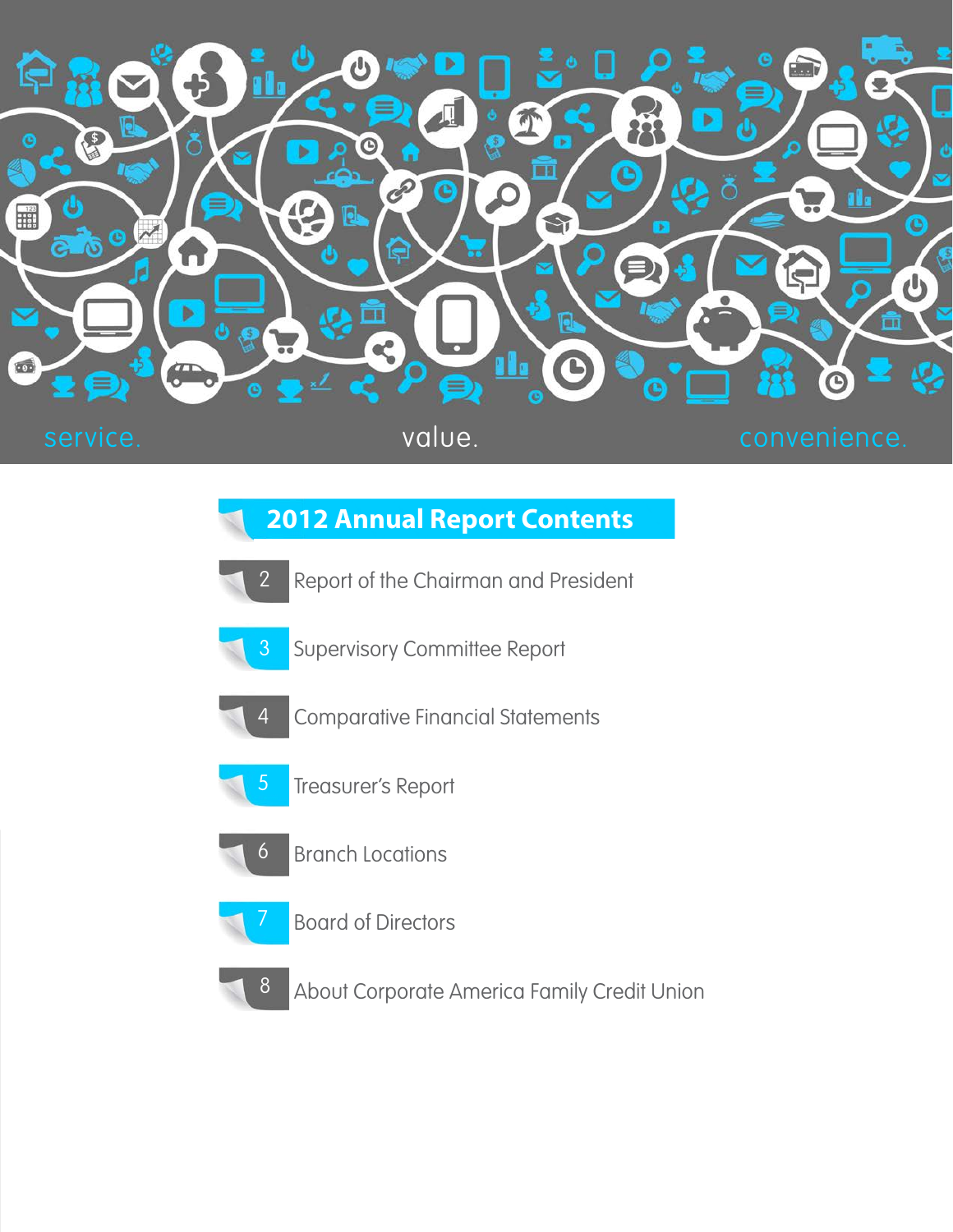# **YEAR IN REVIEW**

As a financial cooperative, member participation is essential to the energy and success of Corporate America Family Credit Union. With nearly 66,000 members, we continually strive to make a meaningful difference in the financial lives of our members, and we have been doing so for over 73 years. We are not only dedicated to being our members' primary financial institution, but thankful for all our loyal members that take advantage of the financial services offered by Corporate America Family Credit Union.

### Safe, Sound and Growing

Though the economy remains unpredictable, Corporate America Family Credit Union remains financially strong. We uphold the highest standards of business ethics and conduct and are dedicated to sustaining the highest level of safety, soundness and security for our members' assets. As a strong interdependent organization, we collaborate to achieve common goals, such as providing our members with the best possible products and services.

As a result, we continue to build our membership through multiple channels, including online, phone and in-person at our branch locations and sponsor companies. Over the past couple of years, with accelerated technological enhancements, we are helping our members increase their participation with Corporate America Family Credit Union. Since our launch of Online Membership Enrollment in 2011, over 2,600 memberships and nearly 500 checking accounts have been opened online. While we continue to enhance member experiences through technology, our focus on value, service and convenience continues to be the foundation for ongoing growth.

### Our Members Matter Most

Our members are our first priority and the core of our organization. We provide financial products and educational support that address their direct needs. In efforts to improve our members' finances, whether they are in need of financial strategies or looking to become self-sufficient, we can help by offering financial guidance through BALANCESM.

We are pleased members continue to depend on BALANCE for financial education. Within the last couple of years, nearly 5,000 members contacted BALANCE for financial advice over the phone or by selecting online educational modules. The top three categories for which members utilized BALANCE were Debt Management, Credit Reports and Budgeting. We are delighted members can receive guidance from BALANCE, at no cost, no matter where they are on their financial path. Our members truly matter most, and we are grateful that we can make a difference in their financial lives by continually delivering high value and quality products and services.

### Evolving for You

Enhancements are constantly being made so that we can stay ahead of the industry with innovative technology and the best products and services. With even more enhancements possibly on the horizon, we are confident that we will continue to keep up with the latest technology. No matter how you prefer to access your accounts, we are always here to provide exceptional service to our members.

Corporate America Family Credit Union's growth and overall success are directly attributable to you, the members. Your loyalty and support are instrumental to our continued success. On behalf of Corporate America Family Credit Union's employees and volunteer Board of Directors, we would like to thank you for supporting our financial cooperative.

We would also like to thank you, as a member and owner, for referring your friends, family and co-workers to our credit union.

Peter Paulson President & CEO Costanzo Maestranzi Chairman of the Board

We continually offer additional products and services customized to our members' financial needs and lifestyles.

- Membership grew by over 2,300 members.
- Loans grew by over 18 million dollars.

• Nearly 2,000 members took advantage of BALANCE.

- Over \$86,000 in disability benefits were disbursed to members.
- Members collected more than \$100,000 in unemployment benefits.
- Our members' families received over \$115,000 in life benefits.

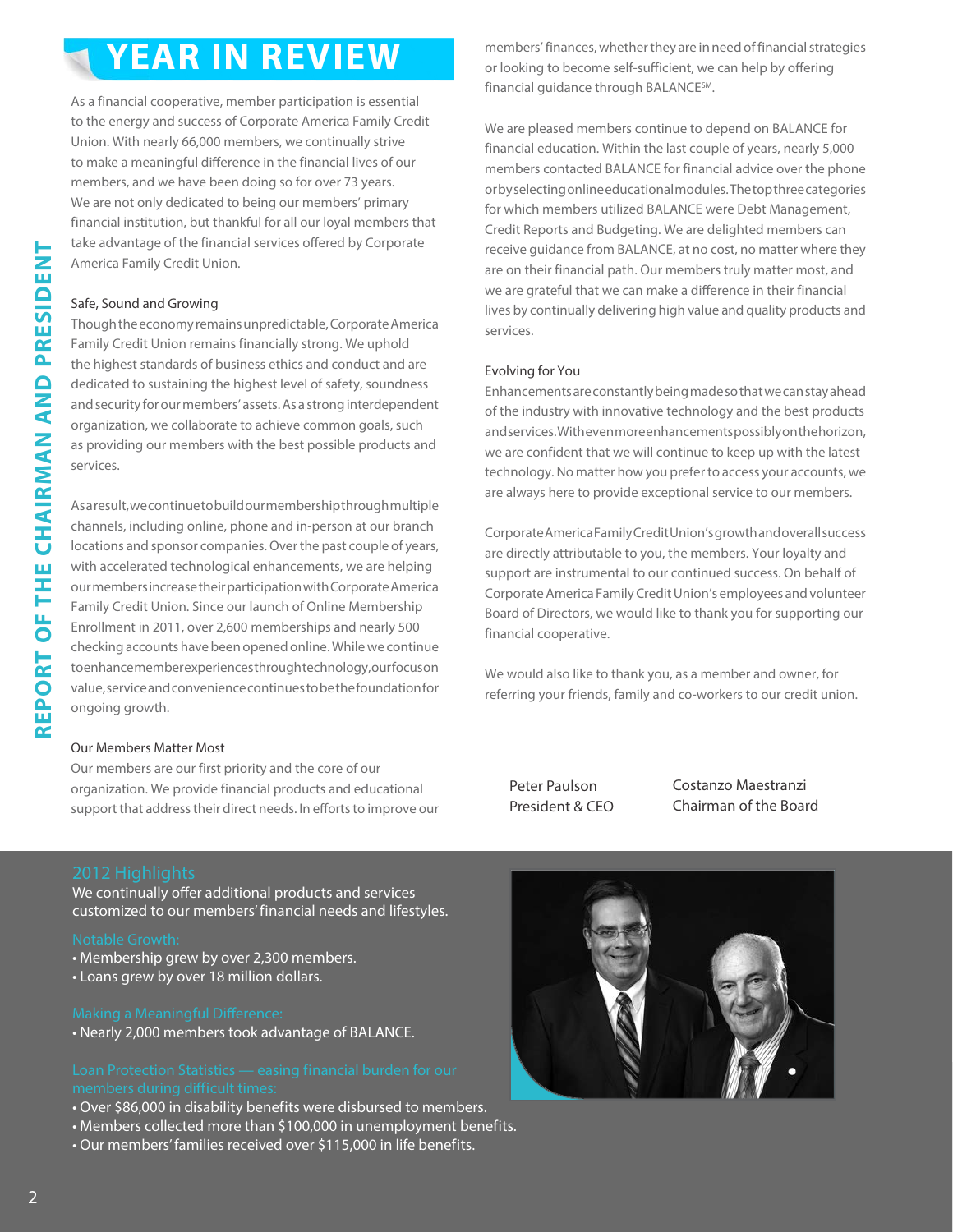**SUPERVISORY COMMITTEE REPORT SUPERVISORY COMMITTEE REPORT**

The Supervisory Committee's responsibility is to serve Corporate America Family Credit Union members by ensuring that all credit union records are accurately and properly reported.

This committee fulfills its obligation to members by monitoring and auditing the activity of each credit union branch office and department for adherence to internal control procedures and Board Policy. This committee receives and reviews member inquiries and resolves any problems that may exist.

The committee also recommends policy changes to the Board of Directors for approval. In addition, the financial statements of all merging credit unions are reviewed and special audits performed, as required, prior to merge dates.

The Supervisory Committee contracted Nearman, Maynard, Vallez, CPAs to perform an annual audit of credit union accounts. Their latest report dated June 27, 2012 states that their examination was made in accordance with generally accepted auditing standards. Nearman, Maynard, Vallez, CPAs concluded that the financial statements present fairly the financial position of Corporate America Family Credit Union as of March 31, 2012, and the results of its operations and the changes in its financial position for the year then ended, in conformity with generally accepted accounting principles applied on a consistent basis.

Corporate America Family Credit Union contracted RSM McGladrey, Inc for quarterly compliance assessments and CliftonLarsonAllen, LLP for information technology assessments. These voluntary, proactive assessments demonstrate our dedication to address emerging compliance expectations and protect our members. The Supervisory Committee continues its devotion to addressing compliance and internal controls.



Thomas Rieck Chairman Supervisory Committee

"Everyone is courteous and will go to every ~ Lottie H.

> "I like the variety of products and services that are offered. I also like that they have Fresh Start Checking for those who want another chance to establish a checking account. " ~ Sharita J.

"I have recommended the credit union to a few people, including my company." ~ Michelle S.

> "I have received the best service ever." ~ Daniel W.

"I choose Corporate America Family Credit Union because the banks in California do not offer these rates."  $\sim$  Yasmin N.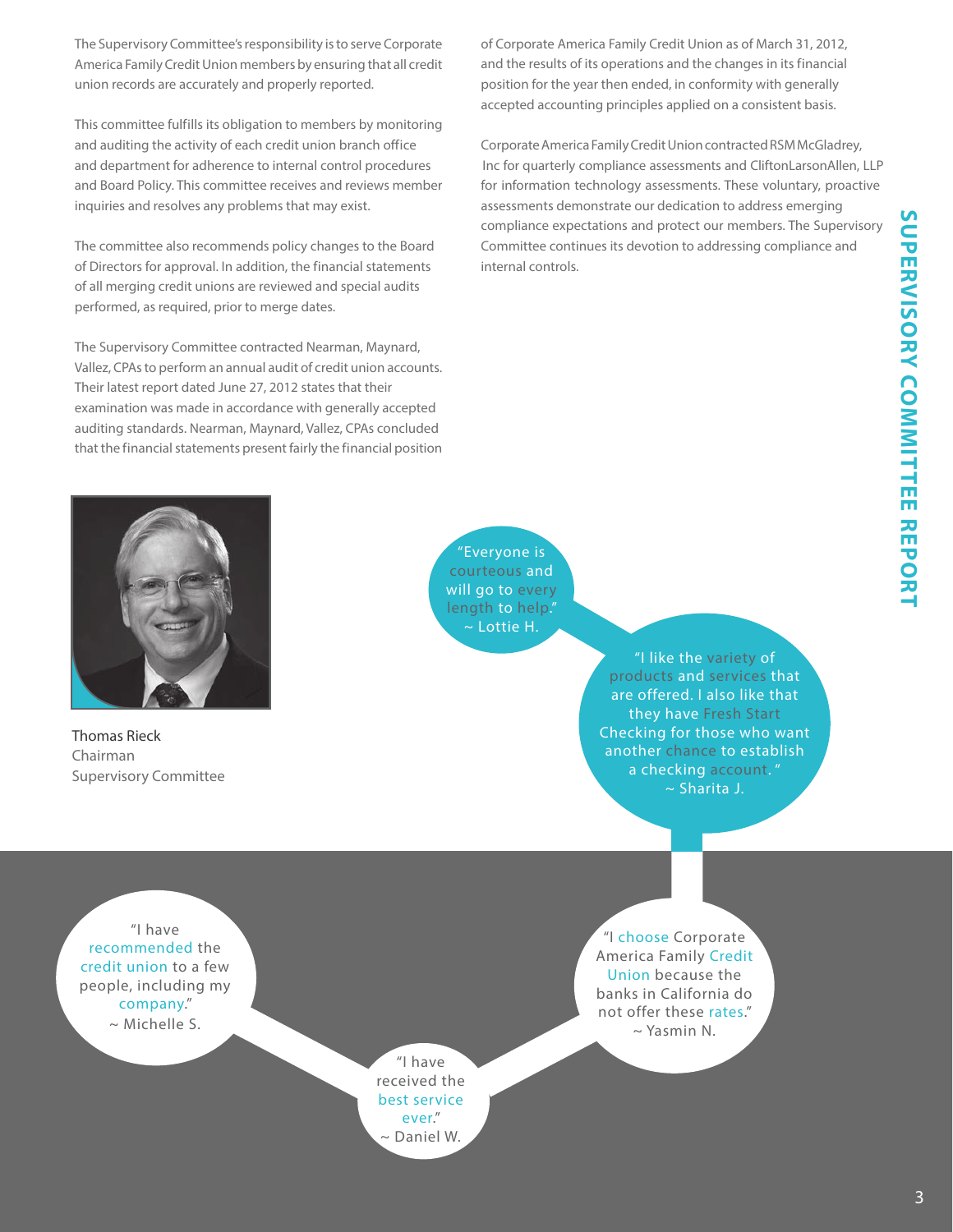## **BALANCE SHEETS**

| <b>Assets</b>                         | 2012 |         | 2011 |         |
|---------------------------------------|------|---------|------|---------|
| Cash in Banks                         | S    | 2.147   | \$   | 2,148   |
| Loans to Members (Note 1)             |      | 283,922 |      | 273,340 |
| Allowance for Loan Loss               |      | (5,600) |      | (5,098) |
| Investments (Note 1)                  |      | 274,698 |      | 272,492 |
| <b>Other Assets</b>                   |      | 12,976  |      | 13,286  |
| <b>Total Assets</b>                   |      | 568,143 | \$   | 556,168 |
| <b>Liabilities &amp; Equity</b>       |      |         |      |         |
| Members' Shares (Note 2)              | Ś    | 340,413 | \$   | 329,194 |
| Share Certificates (Note 1 & 2)       |      | 139,543 |      | 142,779 |
| <b>Other Liabilities</b>              |      | 4,745   |      | 4,422   |
| Reserves                              |      | 83,442  |      | 79,773  |
| <b>Total Liabilities &amp; Equity</b> |      | 568,143 | \$   | 556,168 |

## **INCOME STATEMENTS**

| <b>Revenues</b>                        | 2012 |                 | 2011 |                 |
|----------------------------------------|------|-----------------|------|-----------------|
| Interest on Loans<br>Investment Income | \$   | 18,243<br>4,092 | \$   | 19,602<br>4,255 |
| Fee Income                             |      | 6,779           |      | 6,405           |
| <b>Total Revenues</b>                  | \$   | 29,114          | \$   | 30,262          |
| <b>Expenses</b>                        |      |                 |      |                 |
| Dividends on Share Accounts            | \$   | 799             | \$   | 1,052           |
| Dividends on Share Certificates        |      | 1,563           |      | 2,002           |
| Loan Loss Provision Expense            |      | 3,288           |      | 1,112           |
| <b>Compensation &amp; Benefits</b>     |      | 11,546          |      | 11,305          |
| <b>Office Expenses</b>                 |      | 6,291           |      | 6,120           |
| <b>Membership Benefits</b>             |      | 1,576           |      | 1,402           |
| <b>Other Expenses</b>                  |      | 926             |      | 1,536           |
|                                        |      |                 |      |                 |
| <b>Total Expenses</b>                  | \$   | 25,989          | \$   | 24,529          |
| <b>Net Income</b>                      | \$   | 3,125           | \$   | 5,733           |

### NOTES: FAIR VALUE OF FINANCIAL INSTRUMENTS

(1) Fair market value has been estimated using the discounted cash flow method for any class of financial instruments with a maturity or repricing term of greater than 12 months. The book value and fair market value of loans, investments, and share certificates with a maturity or repricing terms greater than 12 months were as follows:

|                       |                           | <b>Book Value</b> | Fair Market Value |
|-----------------------|---------------------------|-------------------|-------------------|
| Dec. 31, 2012 - Loans |                           | 257.0             | 274.2             |
|                       | <b>Investments</b>        | 204.7             | 208.2             |
|                       | 2 Year Share Certificates | 41.4              | 40.3              |
| Dec. 31, 2011 - Loans |                           | 245.6             | 261.7             |
|                       | <b>Investments</b>        | 171.6             | 174.3             |
|                       | 2 Year Share Certificates | 48.8              | 47.2              |

(2) For member shares and one-year share certificates, book value represents fair market value. Member shares reprice monthly and constitute member ownership equity in the credit union.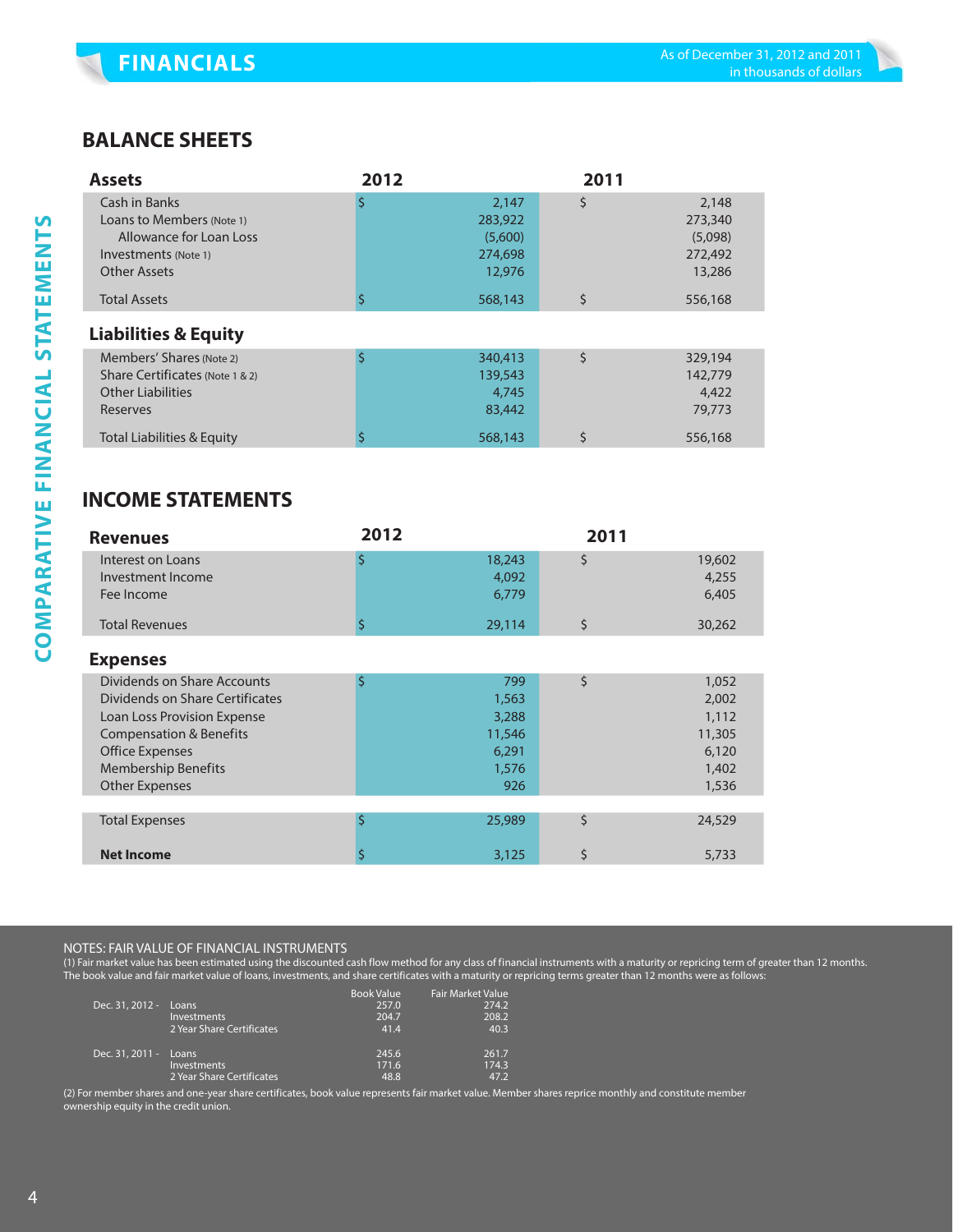Corporate America Family Credit Union ended 2012 in a very strong financial position. The credit union finished the year with a Net Worth to Total Asset Ratio of 14.1%. In addition, Corporate America Family Credit Union earned a respectable 0.56% Return on Average Assets. When compared to other financial institutions, Corporate America Family Credit Union maintains a strong financial position in these challenging times.

During 2012, Corporate America Family Credit Union earned \$3.1 million. Net income decreased \$2.6 million. While loan revenue decreased \$1.4 million, interest and non-interest expenses were managed. Provision expense increased \$2.2 million, dividend expense decreased \$0.7 million and operating expenses, which includes the National Credit Union Administration (NCUA) deposit insurance assessments of \$0.5 million, remained consistent with 2011 levels. Lower revenues are primarily due to decreases in discontinued indirect loan programs and lower rates on consumer and mortgage related loans. The favorable dividend expense reflects the overall lower rates in the market place.

Total equity increased by \$3.7 million, or 4.6%. The increase in total equity resulted primarily from a strong net income for the year and also includes the favorable market value adjustment on investments. The strong equity position underscores the credit union's position as an exceptionally safe depository for members' savings.

Total assets of \$568.1 million increased by \$12.0 million, or 2.2%, in 2012. This increase was due to greater member share balances, strong net income and favorable market value of investments. Corporate America Family Credit Union experienced growth in consumer and mortgage-related loan balances.

Overall, Corporate America Family Credit Union had strong financial results in 2012. The respectable net income and growth in reserves helps position the credit union for challenges in 2013. We look forward to serving our membership in the upcoming year.



John Blozis Treasurer

"Great products, great service, and good rates." ~ Crystal R.

> "Very happy and impressed with the ease and how quickly I was able to secure all my loans. Plus, you have great customer service!" ~Lori D.

"Low fees, great rates, great online banking."  $\sim$  Ross P.

"The service is good, and we like that it's a credit union as opposed to a large bank." ~ Kari J.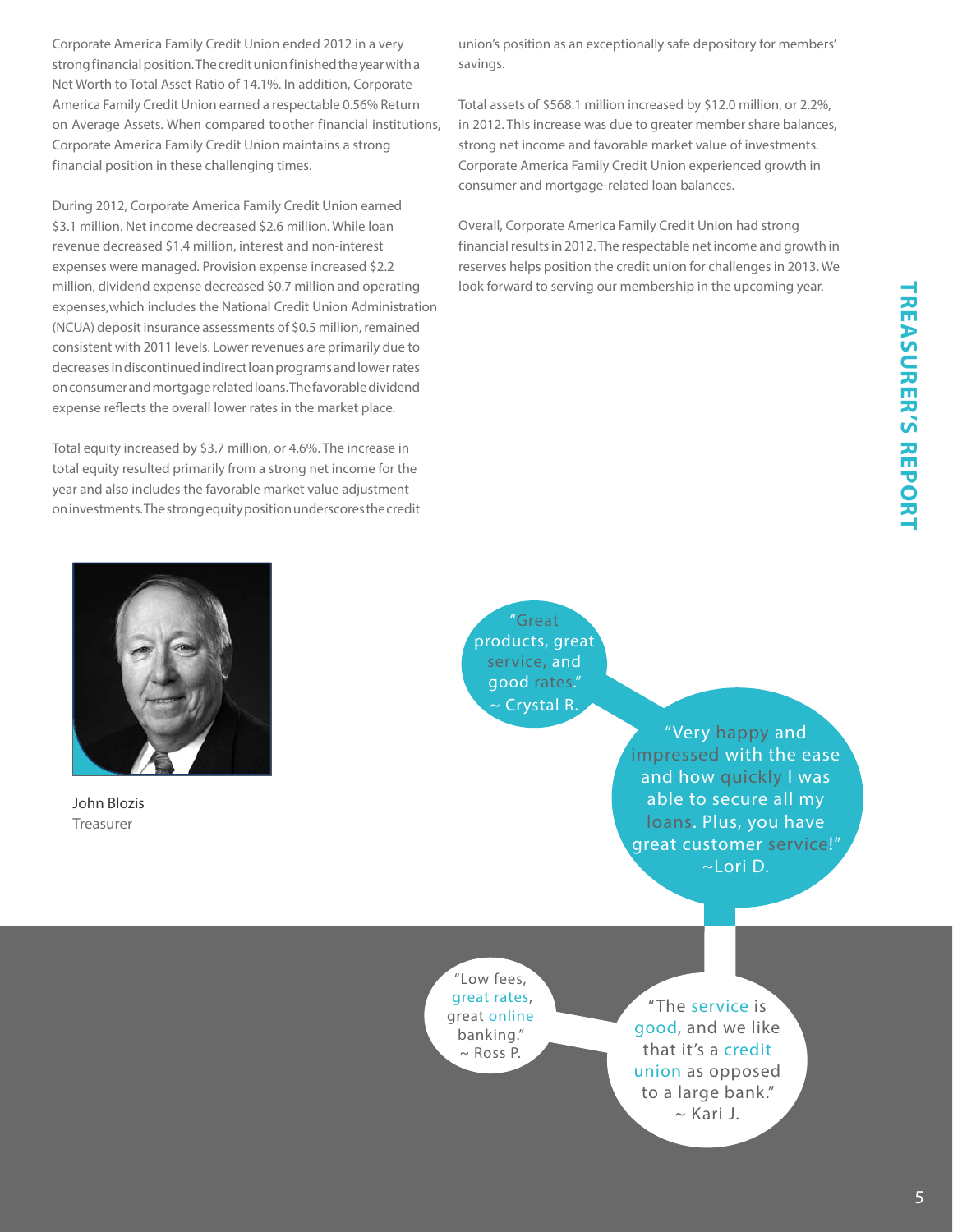# service. value. convenience. Nationwide.



Arizona Peoria

California Santa Clara

**Connecticut** Bristol

Georgia Atlanta

Illinois Burbank • Chicago • Crystal Lake • Elgin • Oak Brook • Rosemont • Streamwood • Warrenville Kansas Kansas City

North Carolina High Point

Ohio Marion

Pennsylvania Towanda

**Texas Dallas** 

Virginia Herndon

### QUICK FACTS

18 — Corporate America Family Credit Union Branches in 11 states

6,700+ — Shared Branches

60,000+ — Surcharge-free ATMs

Visit our website at www.cafcu.org or www.cafcu.mobi from your mobile device to find branch locations and surcharge-free ATMs nationwide.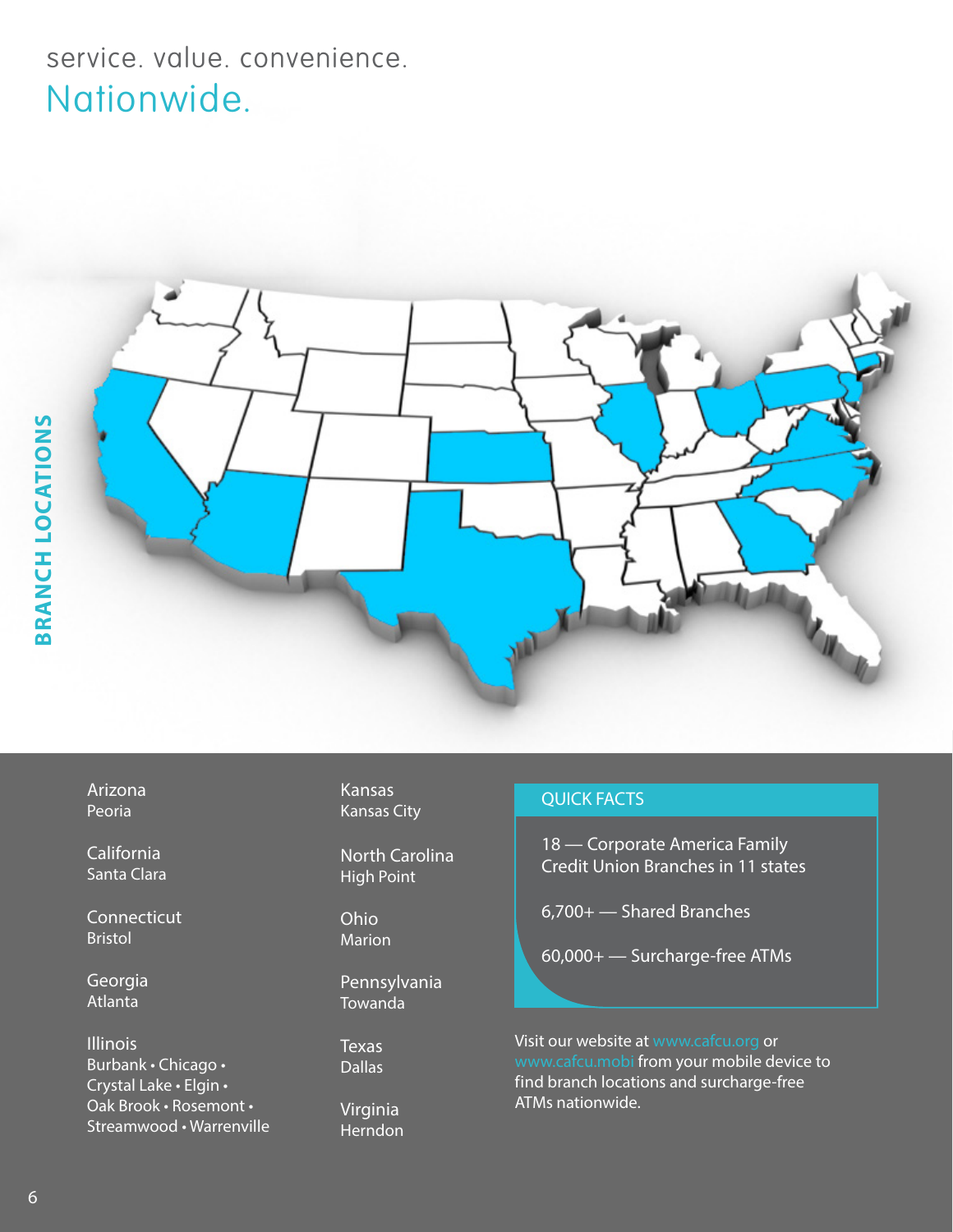## MEET YOUR 2012 BOARD OF DIRECTORS



Costanzo Maestranzi Chairman of the Board Investment Committee Nominating Committee



Ron Kalisz Vice Chairman Membership Committee



John Blozis Treasurer Investment Committee Nominating Committee



Kenneth Naatz Secretary Investment Committee



Glenn Brown Director Loan Committee



Maurice Thompson Director Nominating Committee Supervisory Committee Political Action Committee



Paula Blonski Director Membership Committee Supervisory Committee



Thomas Rieck Director Supervisory Committee Political Action Committee



Peter Paulson President Investment Committee Political Action Committee Loan Committee

Corporate America Family Credit Union's Board of Directors are elected by members and serves voluntarily on behalf of the membership to oversee the operations of the credit union.

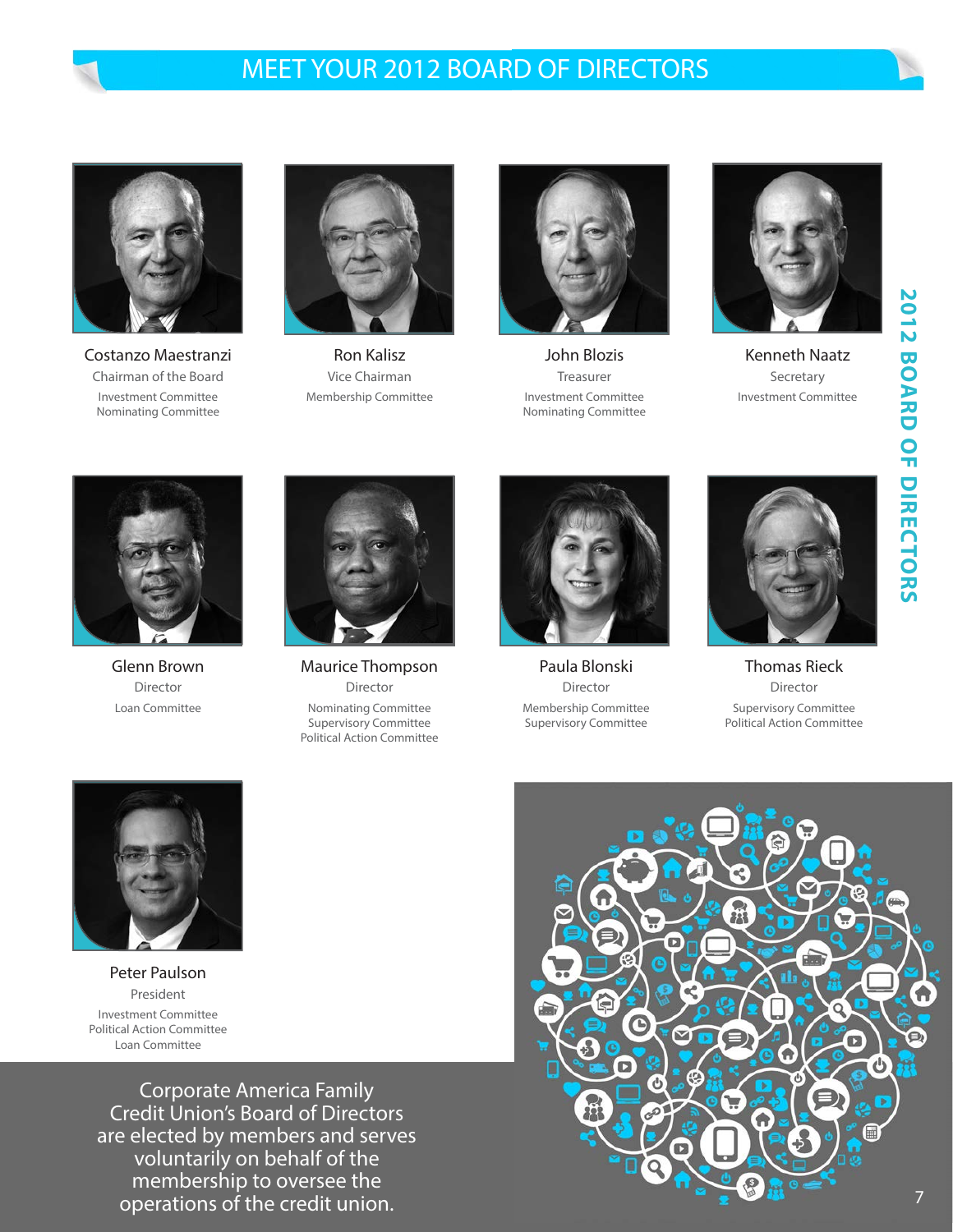## DID YOU KNOW?

In 1939, an ambitious group of 15 employees from Automatic Electric Company each deposited \$5 into the Automatic Credit Union. Automatic Electric was later purchased by GTE Corporation, and the credit union changed its name to GTE Employees Federal Credit Union.

In the early 1980s, the GTE Employees Federal Credit Union Board of Directors decided to safeguard the long-term security of the credit union by diversifying membership. In 1986, the credit union appropriately changed its name to Corporate America Federal Credit Union.

To ensure our ability to serve a diverse membership, in 1997, we changed the charter from a federal charter to a state of Illinois charter. To better reflect the new standing, the name was changed to Corporate America Family Credit Union.

We now serve nearly 66,000 members nationwide with branch locations in small towns and major metropolitan areas.

"Corporate America Family Credit Union is a great credit union. Fees are lower than a regular bank. The people are great to work with."  $\sim$  Gloria L.

> "Just recently switched from a bank. Very satisfied so far!"  $\sim$  Rebecca B.

"Easy to use online services, web chat, transfers, and deposits. And if I have difficulty, it has always been easy to reach someone for help. They are always professional, yet kind and  $\sim$  Ann T.

With over 2 million visits in 2012, Corporate America Family Credit Union's largest branch is our website at www.cafcu.org. We offer our members a variety of online services including account viewing, funds transfer, bill pay, loan applications, deposit and withdrawal capabilities, educational articles and more.

All online financial services are available from the comfort of your own home with the click of a mouse or on the go with your mobile device.

- 26,258 Online Account Users
- 22,363 eStatement Users
- 11,130 Registered Remote Deposit Users
- 3,311 Alert Center Users
- 3,673 Mobile Banking Users
- 2,721 Bill Pay Users
- 20,680 Open Transfers Completed
- 1,645 Online Membership Enrollments
- 144 Phone Membership Enrollments
- 913 Online Account Enrollments
- 4,266 Live Chats Initiated

Figures as of December 31, 2012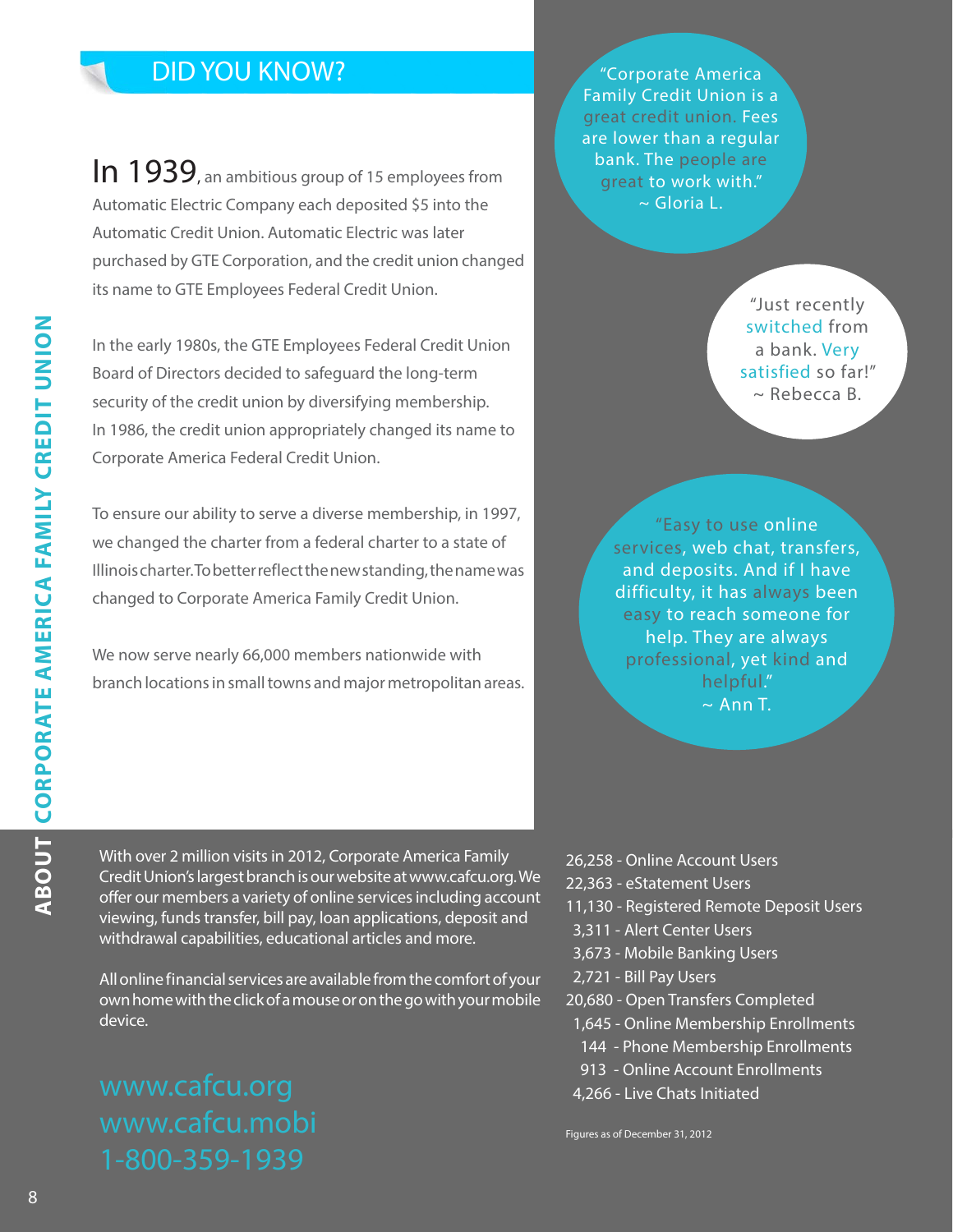# **Making a meaningful difference in the financial lives of our members.**

"I highly recommend Corporate America Family Credit Union because they saved me from financial hardship. They consolidated my high-interest rate loans and credit cards into one low rate. What is better than this?"  $\sim$  Seth A.

"Corporate America Family Credit Union is superior to major banks in every way."

 $\sim$  Sandra C

"I love this credit union. I joined because it was affiliated with the company I worked for. I only wish I had joined sooner. I now have a loan and credit card." ~Rosemary S.

The personalized service makes me feel valued. I would definitely recommend Corporate a<br>Kabupatén

×

America Family Credit Union to anyone looking for a financial relationship." ~ Deborah T.

"I would love for my family and friends to belong to this wonderful credit union!" ~ Shanita B.

"The service I received was prompt, friendly and they always have my best interest as the primary goal." ~Jonathan M.

جاً

 $\sum_{i=1}^{n}$ 

"I would recommend Corporate America Family Credit Union, not only to my friends and family, but to strangers also. I have been literally treated like a family member. Switching from a bank was the best decision I made. Keep up the good work, Family!"  $\sim$  Beverly T.